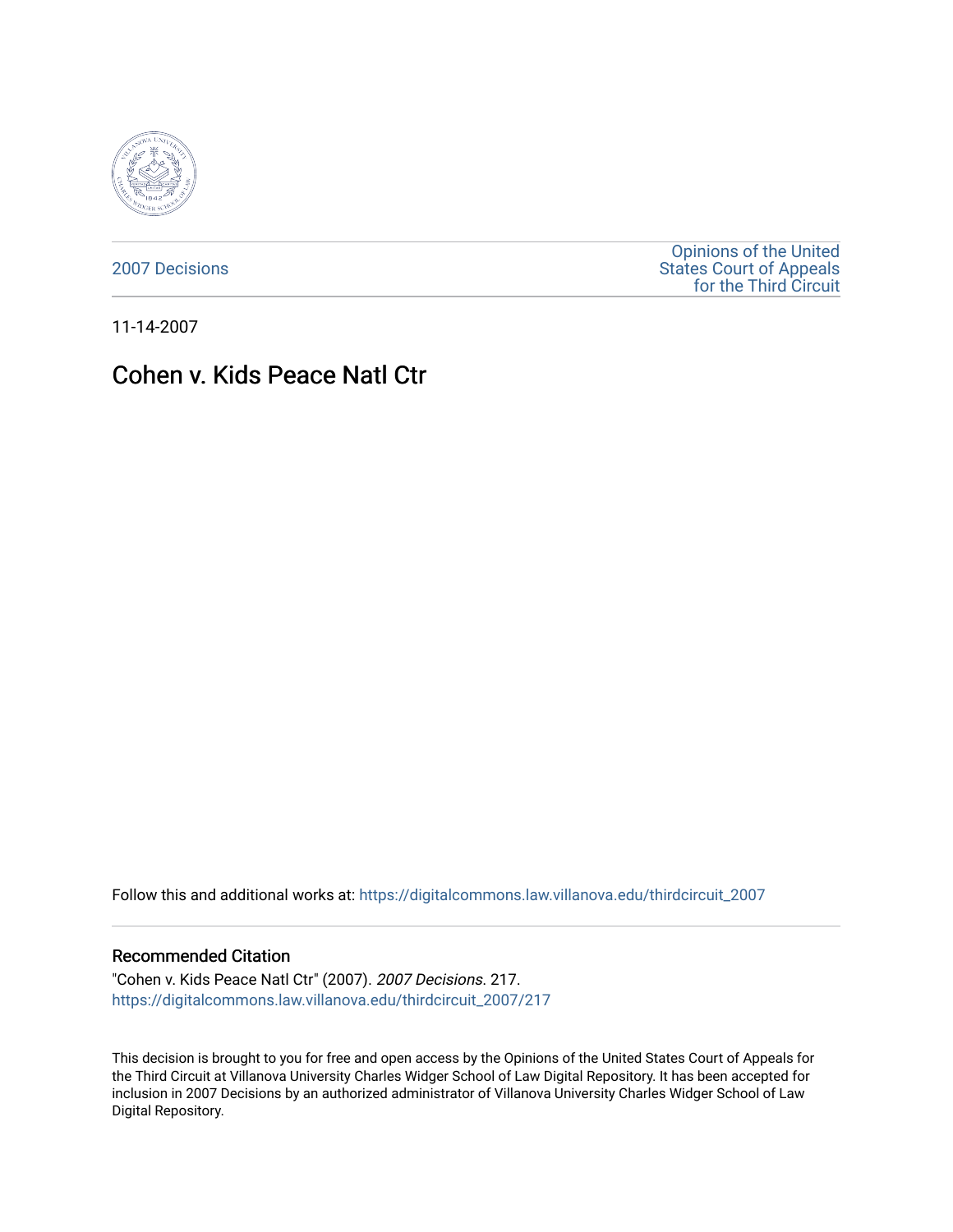## NOT PRECEDENTIAL

## UNITED STATES COURT OF APPEALS FOR THE THIRD CIRCUIT

\_\_\_\_\_\_\_\_\_\_\_\_

No. 06-3041

## MALEKA COHEN, ADMINISTRATRIX OF THE ESTATE OF CHLOE COHEN, DECEASED; REUBEN COHEN

Appellants

v.

KIDS PEACE NATIONAL CENTERS, INC.; KIDS PEACE NATIONAL CENTERS OF PENNSYLVANIA, INC.; WYLIE HOUSE; MILTON ADAMS, M.D.

\_\_\_\_\_\_\_\_\_\_\_\_

On Appeal from United States District Court for the Eastern District of Pennsylvania (D.C. No. 04-cv-00713) District Judge: Honorable Lawrence F. Stengel

\_\_\_\_\_\_\_\_\_\_\_\_

Submitted Under Third Circuit LAR 34.1(a) October 22, 2007

Before: FISHER, ALDISERT and GREENBERG, *Circuit Judges*.

(Filed: November 14, 2007 )

OPINION OF THE COURT \_\_\_\_\_\_\_\_\_\_\_\_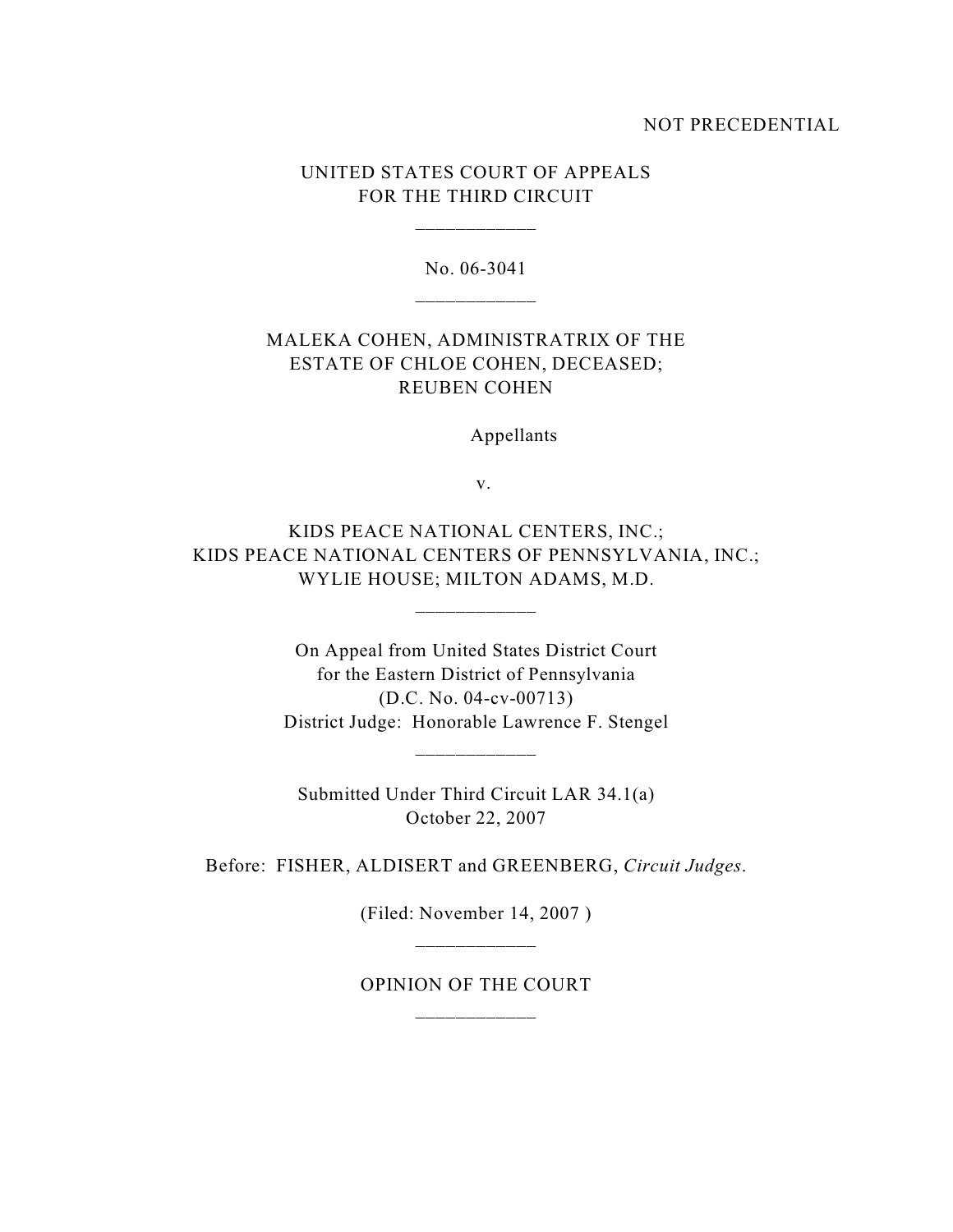## FISHER, *Circuit Judge*.

Reuben and Maleka Cohen<sup>1</sup> appeal the District Court's decision to grant summary judgment in favor of KidsPeace National Centers, Inc. ("KidsPeace") and Milton Adams, M.D. The District Court found that there were no genuine issues of material fact and concluded that the uncontested facts could not constitute gross negligence as a matter of law. For the reasons set forth below, we will affirm the judgment of the District Court.

I.

We write exclusively for the parties, who are familiar with the factual and procedural background of the case, and thus we set forth only the facts necessary to our analysis. Chloe Cohen, the daughter of Reuben and Maleka Cohen, suffered from a long history of mental illness, including aggression disorders, eating disorders, and suicidal ideation. On January 9, 2002, KidsPeace admitted Chloe, who was sixteen years old, into its residential treatment facility in Orefield, Pennsylvania. Upon her admission, Dr. Milton Adams, a child psychiatrist and independent contractor of KidsPeace, performed an initial psychiatric evaluation of Chloe, and found that she was not at risk of committing suicide.<sup>2</sup> At the time of her admission, Dr. Adams and KidsPeace had not yet obtained Chloe's past medical records.

 $\mu$ <sup>1</sup>Maleka Cohen brought the claim individually and as a representative of the estate of her daughter, Chloe Cohen.

 ${}^{2}Dr$ . Adams also spoke with her parents at that time, and Reuben Cohen claims that he informed Dr. Adams that Chloe had suicidal ideation in the past. However, Dr. Adams claims that Reuben Cohen did not tell him about Chloe's suicidal ideation.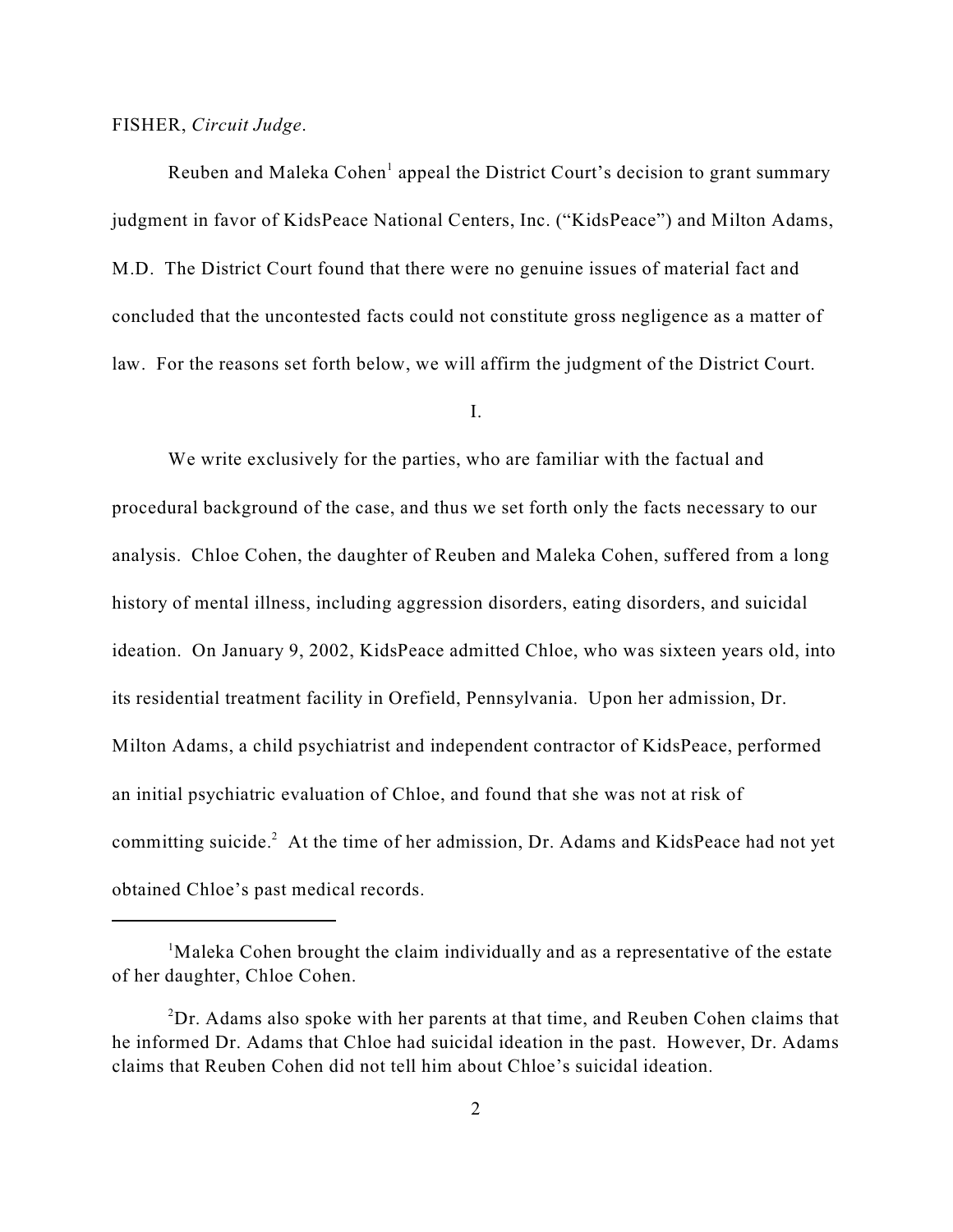On February 19, 2002, Chloe spoke with Alice Kwiatkowski, the supervisor of the unit in which Chloe lived, about her unhappiness at KidsPeace. She then stated, "I might as well kill myself."<sup>3</sup> Kwiatkowski reported this comment to Elizabeth Balliet, Chloe's social worker, on the same day. Balliet took three steps in response: (1) she spoke with Chloe directly about the comment; (2) she left a message for Dr. Adams regarding Chloe; $4$  and (3) she wrote about the incident in the Communicator Log, stating:

"Staff – In regard to Chloe. As you are all aware she is making the statement that she feels like killing herself. We spoke about this feeling at some length and tried to identify why[.] . . . I questioned if she had a plan to kill herself[;] she said 'I don't know, I'd probably cut myself.' . . . She was more cheery and motivated toward the end of our session. I gave her an assignment to work on, which she agreed to. I know you are all aware of this, but just keep a close eye on her and keeping her in common areas would be best."

On February 20, 2002, Dr. Adams assessed Chloe. The next day, Jackie Krainski, the assistant supervisor of the unit in which Chloe lived, permitted Chloe to go to her room to shower by herself. Approximately ten to thirty minutes later, Kwiatkowski checked on Chloe and found that she had committed suicide using a sash from her bathrobe.

<sup>&</sup>lt;sup>3</sup>KidsPeace had a policy for "Suicide Ideation/Gestures/Attempts" dated December 7, 2001 ("KidsPeace Suicide Policy"). The KidsPeace Suicide Policy requires the staff member to "immediately notify the supervisor" and then write an incident report. The supervisor must then arrange for the social worker, therapist, or other clinician to interview the child as soon as possible. The person who conducts the interview must then determine the seriousness of the child's threat and what precautions the staff should take.

<sup>&</sup>lt;sup>4</sup>Although Balliet claims that she informed Dr. Adams that Chloe's statement expressed suicidal ideation, Dr. Adams remembers the message as stating only that Chloe was "distraught."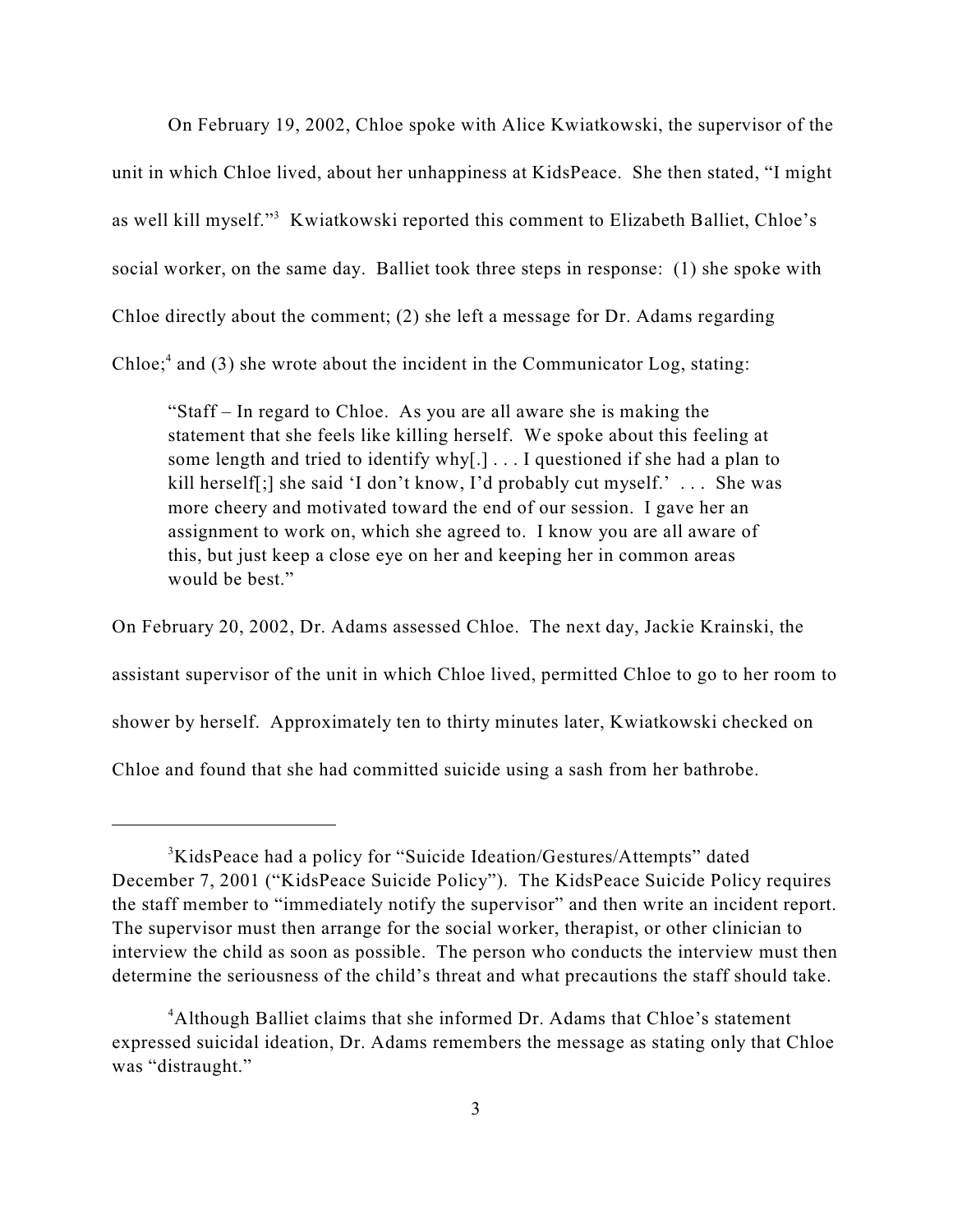On February 19, 2004, the Cohens instituted this lawsuit against the defendants, alleging that they committed gross negligence in their dealings with Chloe that ultimately led to her suicide.<sup>5</sup> The defendants filed a motion for summary judgment, arguing that the undisputed facts do not demonstrate gross negligence as a matter of law. On May 15, 2006, the District Court granted the motion for summary judgment in favor of the defendants. The Cohens filed this timely appeal.

## II.

The District Court had jurisdiction over this case under 28 U.S.C. § 1332, and we have jurisdiction over this appeal pursuant to 28 U.S.C. § 1291. We exercise plenary review over a District Court's grant of a motion for summary judgment, viewing the facts in the light most favorable to the non-moving party. *Moore v. City of Phila.*, 461 F.3d 331, 340 (3d Cir. 2006). Summary judgment is proper if "there is no genuine issue as to any material fact, and . . . the moving party is entitled to a judgment as a matter of law." Fed. R. Civ. Pro. 56(c).

#### III.

The Cohens appeal the District Court's decision to grant summary judgment in favor of the defendants. Under the Pennsylvania Mental Health Procedures Act ("MHPA"), 50 Pa. Stat. Ann.  $\S 7114(a)$ , which neither party disputes applies to the

<sup>&</sup>lt;sup>5</sup>On February 21, 2006, the Cohens agreed to dismiss the claims against KidsPeace National Centers of Pennsylvania, Inc. and Wylie House.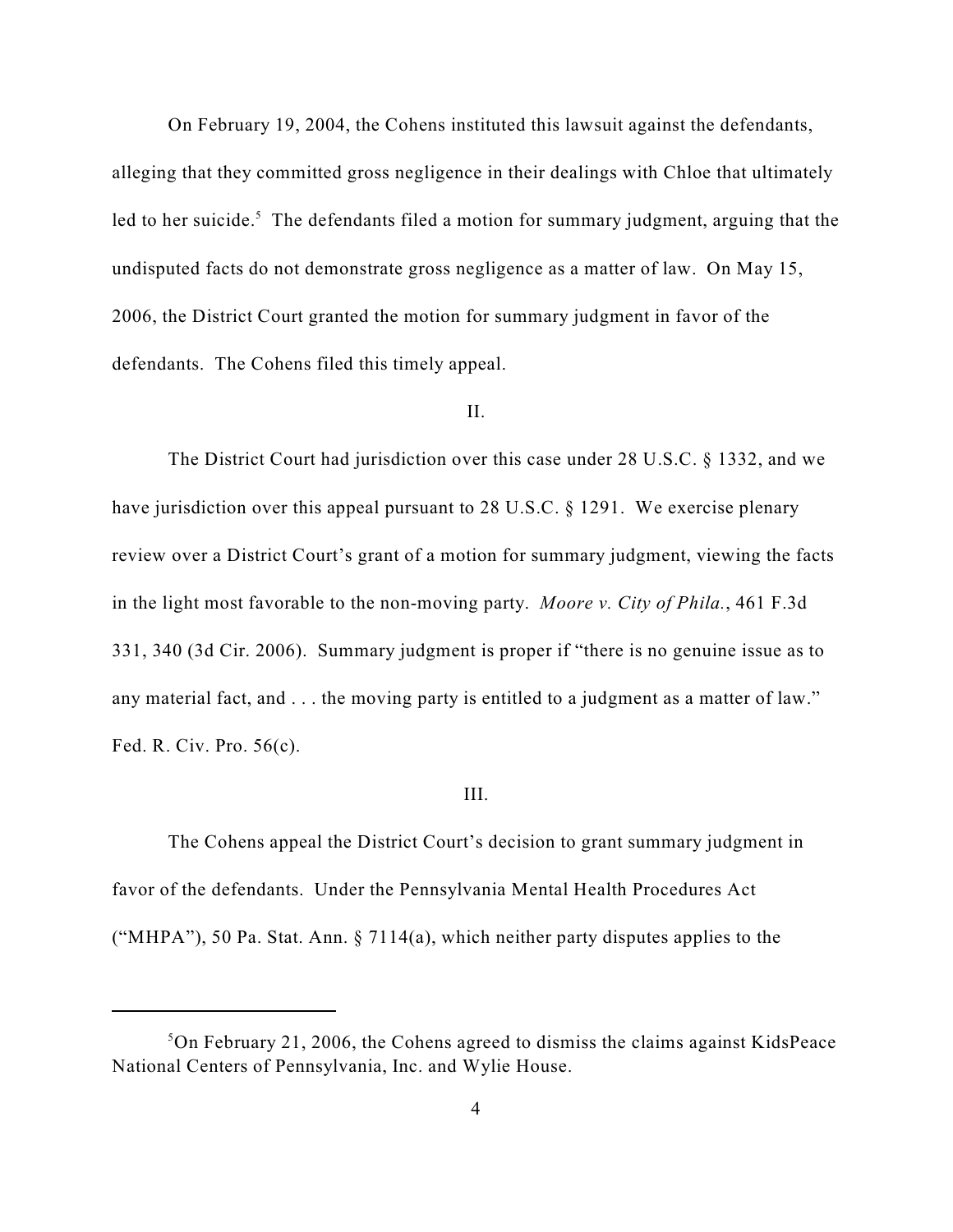present case, the standard of care is gross negligence.<sup>6</sup> The Supreme Court of Pennsylvania has defined gross negligence as "a form of negligence where the facts support substantially more than ordinary carelessness, inadvertence, laxity, or indifference. The behavior of the defendant must be flagrant, grossly deviating from the ordinary standard of care." *Albright v. Abington Mem'l Hosp.*, 696 A.2d 1159, 1164 (Pa. 1997) (quoting *Bloom v. DuBois Reg'l Med. Ctr.*, 597 A.2d 671, 679 (Pa. Super. Ct. 1991)). Gross negligence is generally a question of fact for the jury to decide. *Id.* at 1164-65. However, a court may decide the issue as a matter of law where "the conduct in question falls short of gross negligence, the case is entirely free from doubt, and no reasonable jury could find gross negligence." *Id.* at 1165.

The present facts are insufficient to support a finding that the defendants committed gross negligence in their treatment of Chloe. The Cohens argue that KidsPeace was grossly negligent in not gathering and reviewing all of Chloe's past medical records. However, we have held that the "failure to access collateral sources of data [about the plaintiff's medical history]" could, at best, amount to simple negligence.

<sup>&</sup>lt;sup>6</sup>The MHPA states:

<sup>&</sup>quot;In the absence of willful misconduct or gross negligence, a county administrator, a director of a facility, a physician, a peace officer or any other authorized person who participates in a decision that a person be examined or treated under this act, . . . or that the restraint upon such person be otherwise reduced, . . . shall not be civilly or criminally liable for such decision or for any of its consequences."

<sup>50</sup> Pa. Stat. Ann. § 7114(a).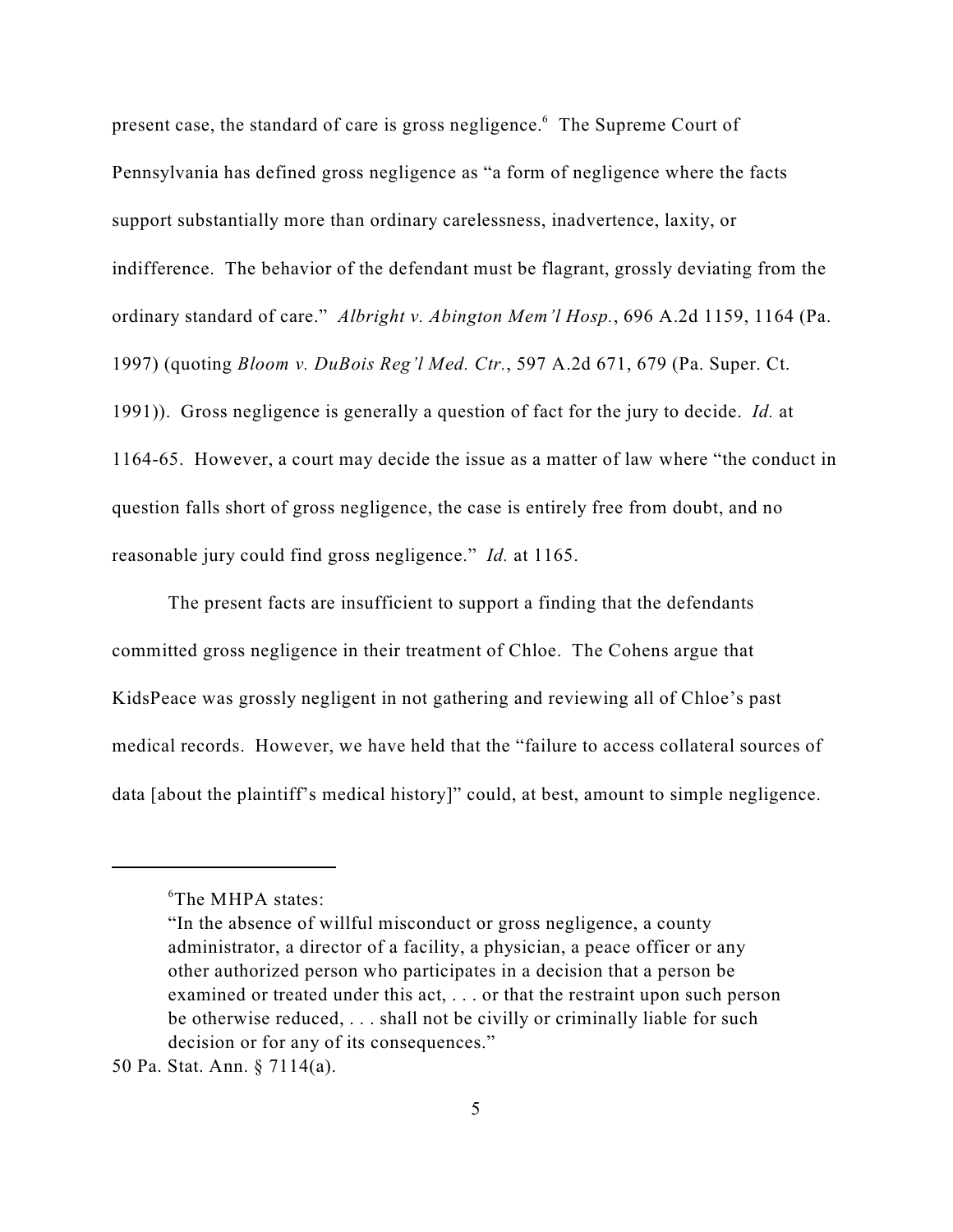*Doby v. DeCrescenzo*, 171 F.3d 858, 876 (3d Cir. 1999). Thus, even if KidsPeace had access to the collateral sources of information about Chloe's medical history, the failure to access it was simple negligence, not gross negligence.<sup>7</sup>

The Cohens also argue that the staff of KidsPeace did not follow the KidsPeace Suicide Policy, constituting gross negligence. However, the undisputed facts demonstrate that KidsPeace substantially followed its policy. Kwiatkowski reported Chloe's statement to her supervisor, Balliet, who evaluated Chloe on that same day. Balliet also called Dr. Adams to alert him that Chloe was upset, $\delta$  and placed a note in the log that staff reads reflecting all of these events. Dr. Adams then evaluated Chloe the very next day. To the extent that Balliet did not follow the KidsPeace Suicide Policy, if at all, a jury could not find that KidsPeace committed gross negligence.<sup>9</sup>

The Cohens argue that the District Court erroneously found that Chloe was never hospitalized for suicidal ideation alone, pointing to Chloe's hospitalization one month prior to her admission to KidsPeace. However, Chloe's hospitalization occurred based on homicidal threats and physical abuse of her mother in addition to a suicidal threat. Thus, the District Court did not err in its conclusion.

 ${}^8$ We agree with the District Court that the information that Balliet conveyed to Dr. Adams is immaterial. Regardless of the content of the message, Dr. Adams conducted his own assessment of Chloe within one day of her making the statement.

 $\rm$ <sup>9</sup>For the same reason, the Cohens' argument that some of the staff members were unaware of the KidsPeace Suicide Policy is unavailing. Furthermore, to the extent that the Cohens argue that a staff member should have accompanied Chloe to the shower, we agree with the District Court that the staff exercised professional judgment that was not grossly negligent.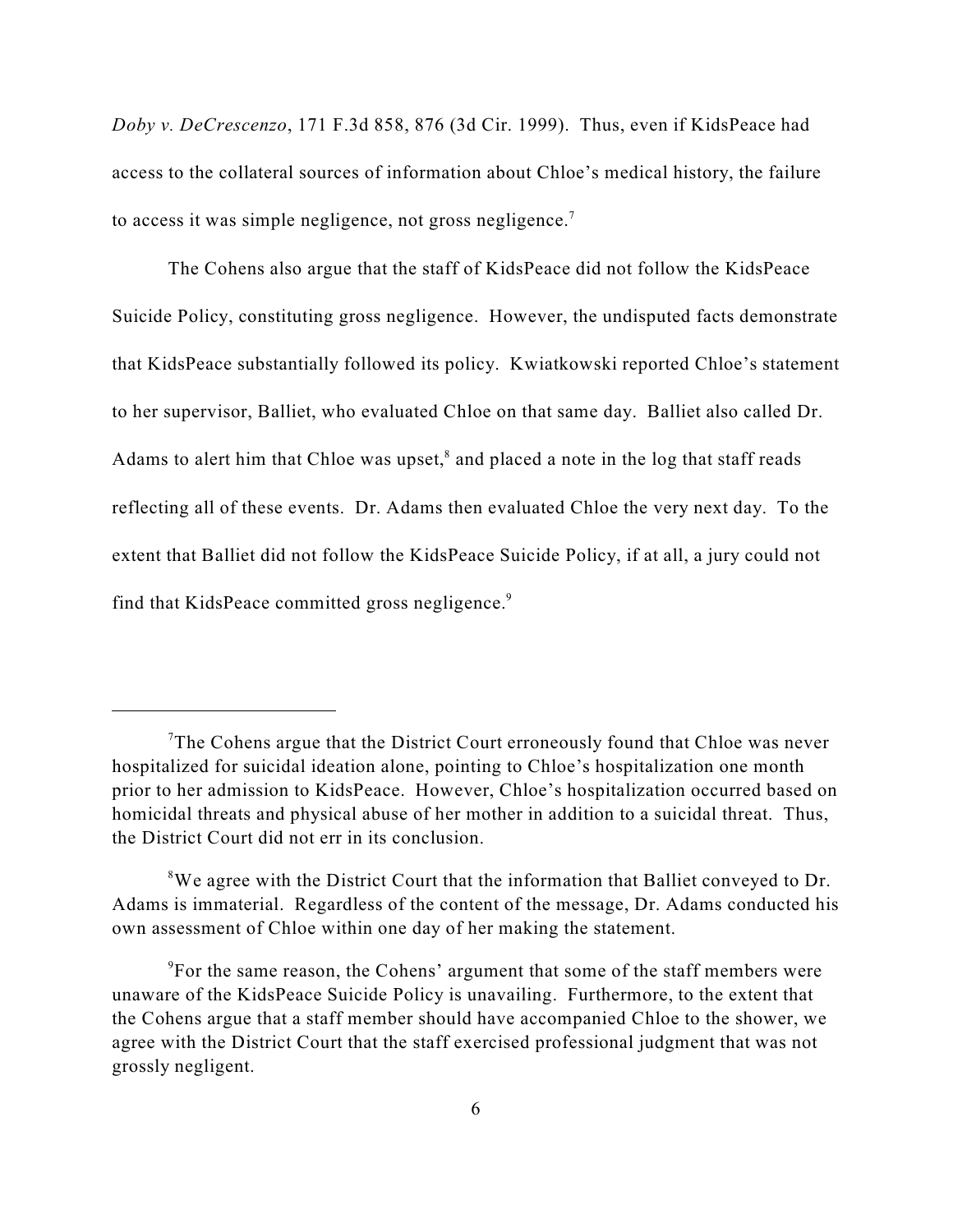The Cohens also allege that Dr. Adams did not properly assess Chloe as a suicide risk. However, we have held the "failure to evaluate adequately [the plaintiff's] suicidality" does not constitute gross negligence. *Doby*, 171 F.3d at 876. Here, Dr. Adams performed two evaluations of Chloe's suicide risk, including one immediately after she made the statement to Kwiatkowski. His erroneous conclusion that she was not at risk of committing suicide was, at best, simple negligence.<sup>10</sup>

Finally, the Cohens rely on an expert opinion that the actions of the KidsPeace staff members and Dr. Adams constituted gross negligence. However, we have held that even where the plaintiff's expert testifies that the defendant committed gross negligence, the court can determine that, as a matter of law, the plaintiff cannot prove gross negligence. *See Benn v. Universal Health Sys., Inc.*, 371 F.3d 165, 176 (3d Cir. 2004). Here, as discussed above, we find that the facts cannot demonstrate gross negligence as a matter of law.

 $10$ <sup>10</sup>The Cohens argue that Dr. Adams was grossly negligent because Reuben Cohen informed Dr. Adams of Chloe's past suicidal ideation. However, in *Albright*, the court found that the hospital was not grossly negligent because it "solicited information concerning [the patient's] condition and exercised its judgment as to what course of action was appropriate at that time." 696 A.2d at 1166. Thus, even if Reuben Cohen informed Dr. Adams of Chloe's past suicidal ideation, Dr. Adams was not grossly negligent because he solicited necessary information from Chloe and exercised his judgment in treating her.